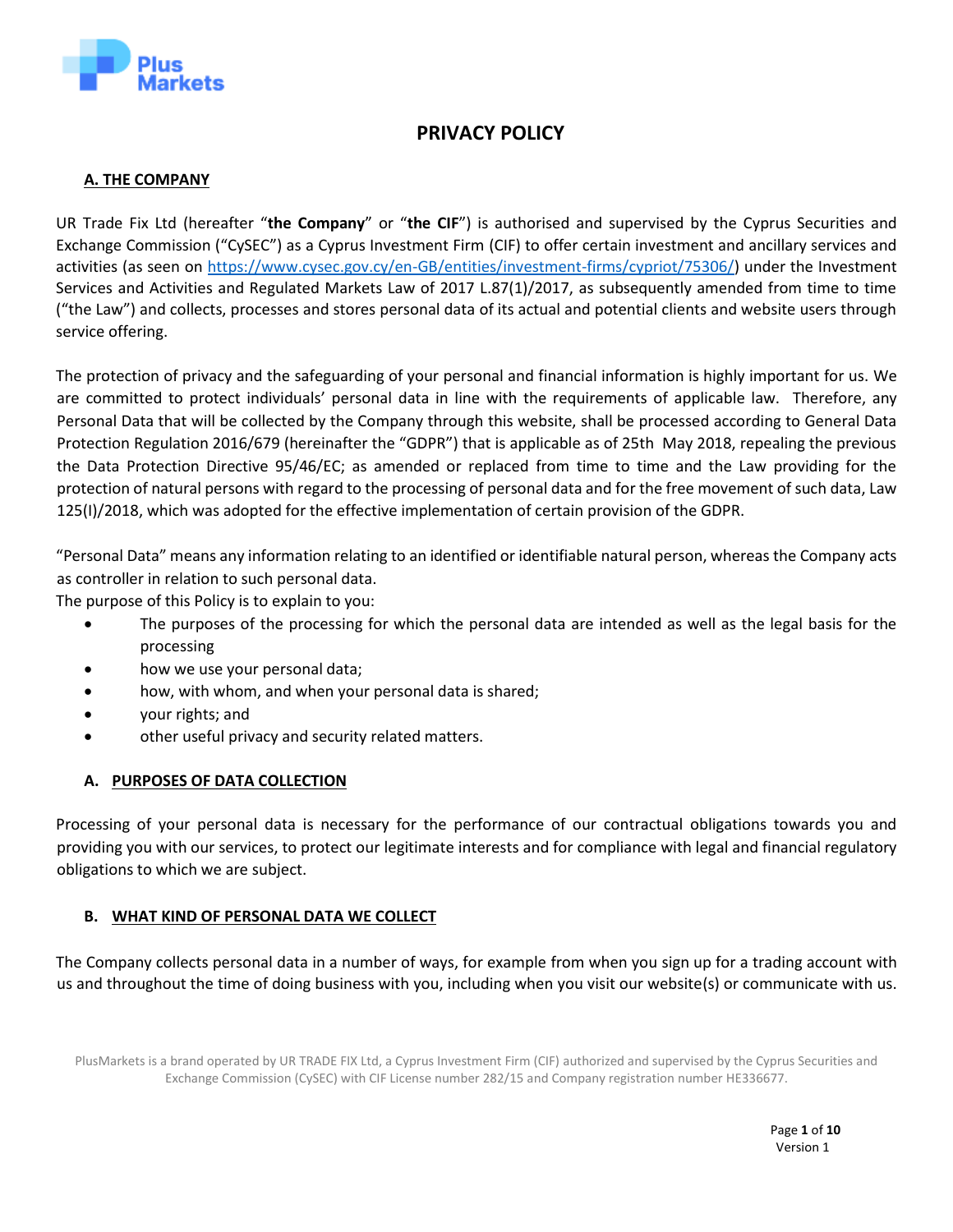

When completing our live or demo account opening application form at our websit[e www.plusmarkets.eu](http://www.plusmarkets.eu/) ("the Website"), we collect personal data that can be grouped together as following:

| Type of personal data                                 | <b>Description and examples</b>                                                                                                                                                                                                                                                                                                                                                                                                                                                                      |
|-------------------------------------------------------|------------------------------------------------------------------------------------------------------------------------------------------------------------------------------------------------------------------------------------------------------------------------------------------------------------------------------------------------------------------------------------------------------------------------------------------------------------------------------------------------------|
| <b>Contact</b>                                        | <b>Full Name</b><br>$\bullet$<br>Address<br>$\bullet$<br>Contact details (including telephone number, email and home address)                                                                                                                                                                                                                                                                                                                                                                        |
| <b>Documentary Data</b>                               | Information about you that is stored in different documents / forms, including but not<br>limited to the below:<br>identification documents i.e. your passport / identity card / driving license;<br>proof-of-residence documents e.g. bank statement / payslip / utility bill etc.;<br>source-of-funds documents e.g. tax return, corporate documents of your entity,<br>trust deeds, power of attorney, credit checks etc.;<br>Appropriateness Assessment, Suitability Test, Economic Profile etc. |
| Personal specific-data                                | Gender and date of birth                                                                                                                                                                                                                                                                                                                                                                                                                                                                             |
| <b>Financial</b>                                      | Your assets<br>$\bullet$<br>Your income, financial position, net worth, source of wealth<br>$\bullet$<br>Your employment details i.e. occupation, industry, employer name, status,<br>history                                                                                                                                                                                                                                                                                                        |
| Socio-Demographic                                     | Education<br>$\bullet$<br>Profession<br>Details about your nationality<br>$\bullet$                                                                                                                                                                                                                                                                                                                                                                                                                  |
| <b>Contractual</b>                                    | Details regarding the services and / or products offered to you including the amount<br>invested;                                                                                                                                                                                                                                                                                                                                                                                                    |
| <b>Transactional</b><br><b>Trading</b><br>information | Knowledge and experience in trading, risk tolerance, risk profile<br>$\bullet$<br>Your bank account and credit card details<br>$\bullet$                                                                                                                                                                                                                                                                                                                                                             |
| <b>National identifier</b>                            | Tax Identification Number / Code (TIN / TIC), country of tax residence                                                                                                                                                                                                                                                                                                                                                                                                                               |
| <b>Location</b>                                       | IP address<br>$\bullet$<br>Country of the phone number you provided<br>٠                                                                                                                                                                                                                                                                                                                                                                                                                             |
| Log Data                                              | IP address, browser type;<br>٠<br>The web page(s) you were visiting before you came to our website;<br>Information you search for on our website.                                                                                                                                                                                                                                                                                                                                                    |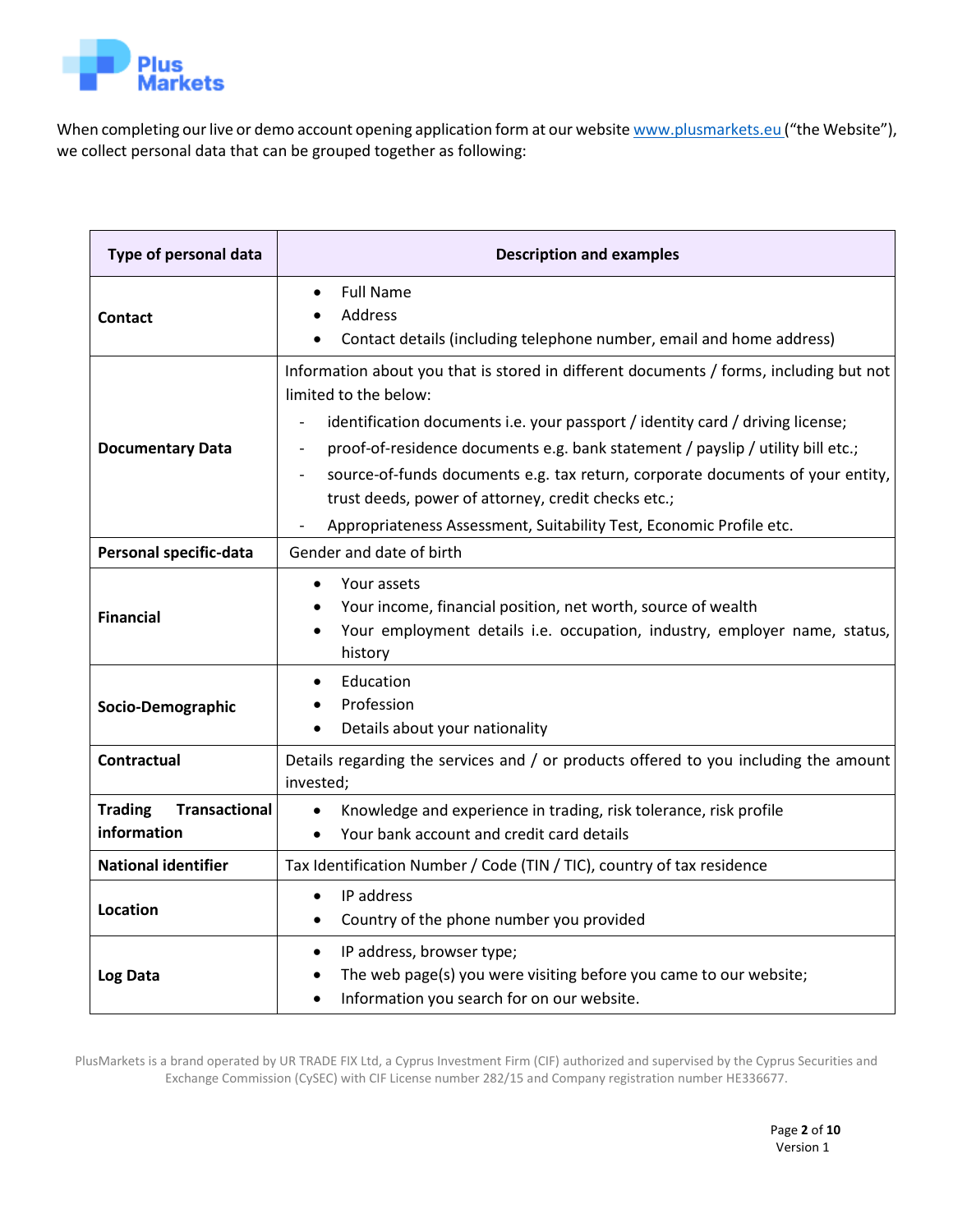

|                                                                                          | If you access our website via a mobile device, we may collect a PushID, subject to your<br>consent as indicated by you in the mobile application, as well as a Mobile IP. |
|------------------------------------------------------------------------------------------|---------------------------------------------------------------------------------------------------------------------------------------------------------------------------|
| Communication<br>&<br>correspondence                                                     | Details about you from email and / or mail correspondence and chats with us                                                                                               |
| <b>Public</b><br>Records/Open<br>Sources and Electronic<br><b>Verification Databases</b> | Details about you<br>$\bullet$<br>Other publicly available records / information<br>$\bullet$                                                                             |
| Consent / permission                                                                     | Consents/ any permissions / preferences given to us by you                                                                                                                |
| <b>Behavioral</b>                                                                        | Historical data about the trades / investments you have traded with us<br>Your preferences for certain types of products / services                                       |
| <b>Technical</b>                                                                         | Details of the device and technology you use<br>$\bullet$                                                                                                                 |

The Company requests certain Know-Your-Client ("KYC") documentation in accordance with the latest Anti-Money Laundering ("AML") Directive of the European Union, that has been adopted by the Republic of Cyprus via the AML Law No. 81 (I)/2019, as in force and as this may be amended from time to time.

Further to the above and in order for the Company to adhere and comply with the relevant legislative and regulatory requirements, including that of AML/CFT and the Law on the provision of investment services, the exercise of investment activities and the operation of regulated markets (Law 87(I)/2017), the following personal data shall be collected and/or otherwise processed:

- information about the anticipated and actual volume and value of your transactions with us, payment methods and information provided in order to enable the construction of the client's Economic Profile;
- your telephone, email, SMS or Live Chat conversations with the Company's customer support specialists;
- information from other sources such as compliance verification databases to comply with our legal and regulatory obligations. Information necessary to verify your identity, such as an identification card or passport. This also includes background information we receive about you from public records or from other entities not affiliated with the Company.

We may collect details of your e-mail address at the point where you fill them in, on any landing page that may be used by the Company, so that we can later contact you and assist you with registering a trading account and/or we may also collect information from you if you require technical assistance or customer support.

# **C. HOW DO WE USE YOUR PERSONAL DATA?**

a. **Provision of services** - We will use the Personal Data that you provide us for the provision and improvement of our services to you.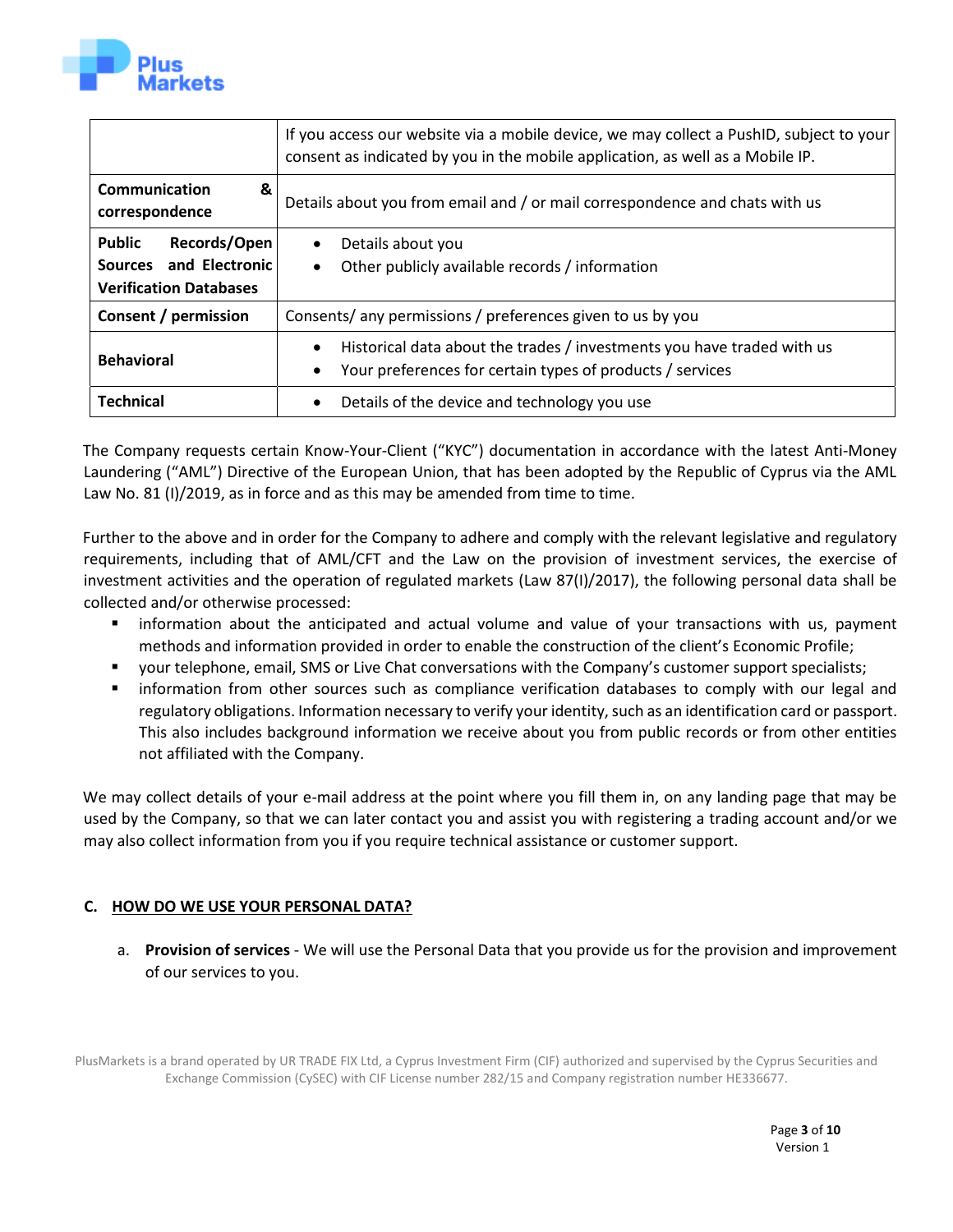

- b. **Marketing purposes/ Opt-out** Subject to any preferences you may have expressed, we may use your personal information, including but not limited to your name, e-mail, address, phone number, location and web-data, to deliver marketing and event communications to you across various platforms, such as social networks, email, telephone, text messaging, direct mail, online, or otherwise. Please be advised, that you are entitled to withdraw your consent and/or update your marketing preferences at any time by sending as an email at [support@plusmarkets.eu.](mailto:support@plusmarkets.eu) We note that even if you opt-out of receiving marketing communications, we may still send you important information related to your account(s) with us and our services to you. This will be required for the purposes of our (or a third party's) legitimate interests, except where such interests are overridden by your interests or fundamental rights and freedoms which require protection of personal data.
- c. **Analytics, surveys and research -** We are always trying to improve our services and think of new and exciting features for our users. From time to time, We may use your personal information for internal research and development purposes, to help diagnose system problems, to administer our websites, to analyse, improve and test the features and functions of our services to you, to develop new content, products and services. Such processing is necessary for the purpose of our legitimate interests unless our interests are overridden by your interests or fundamental rights and freedoms.
- d. **Protecting our interests** We use your Personal Data when we believe it's necessary in order to take precautions against liabilities, investigate and defend ourselves against any third-party claims or allegations, investigate and protect ourselves from fraud, protect the security or integrity of our services and protect the rights and property of the Company its users and/or partners.
- e. **Compliance with legal and regulatory requirements** We also use your Personal Data in order to comply with our regulatory requirements such as client identification or due diligence as stated in the Prevention and Suppression of Money Laundering and Terrorist Financing Laws of 2007-2019 and Directive for the Prevention and Suppression of Money Laundering and Terrorist Financing, or to comply with our obligations regarding the Investment Services and Activities and Regulated Markets Law of 2017, Regulation (EU) No 600/2014, the Directive 2014/57/EU and the Regulation (EU) No 596/2014 and/or any other applicable Law or Directive or Regulation, or to comply with a subpoena or similar legal process.
- f. **Other Purposes**  We may be required to use and retain your personal information to protect our rights, privacy, safety, or property, or those of other persons in accordance with our legitimate interests except where our (or the third party's) legitimate interests are overridden by your interests or fundamental rights and freedoms.

# **D. WITH WHOM YOUR PERSONAL DATA IS SHARED**

As part of using your personal information for the purposes set out above, we may disclose your personal information in the following circumstances:

PlusMarkets is a brand operated by UR TRADE FIX Ltd, a Cyprus Investment Firm (CIF) authorized and supervised by the Cyprus Securities and Exchange Commission (CySEC) with CIF License number 282/15 and Company registration number HE336677.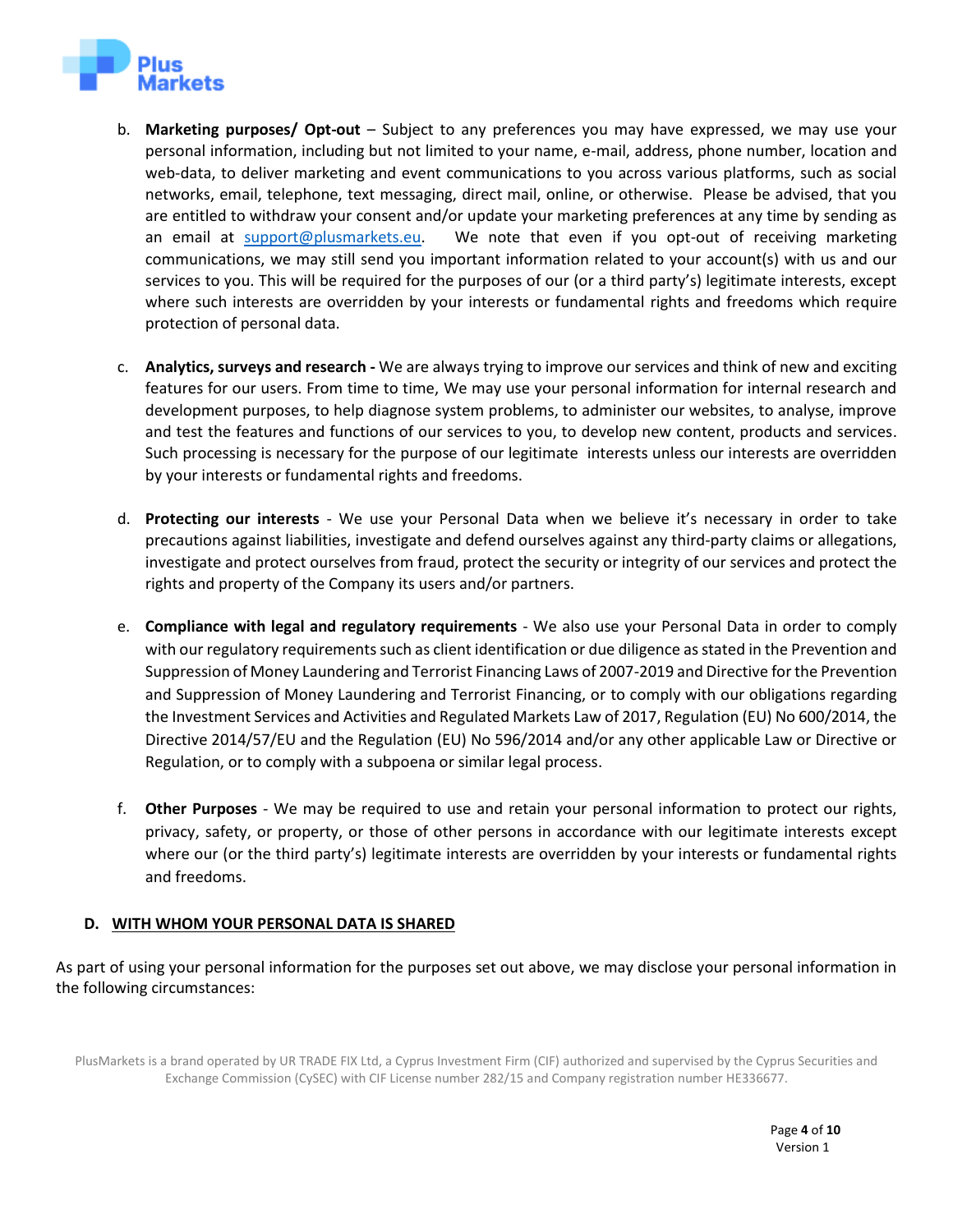

- a. where required by law or a court order by a competent Court
- b. where requested by CySEC or any other supervisory authority having control or jurisdiction over the Company or the Client or their associates or in whose territory the Company has Clients
- c. to government bodies and law enforcement agencies where required by law and in response to other legal and regulatory request
- d. to relevant authorities to investigate or prevent fraud, money laundering or other illegal activity
- e. where necessary in order for the Company to defend or exercise its legal rights to any court or tribunal or arbitrator or Ombudsman or governmental authority
- f. to such an extent as reasonably required so as to execute Orders and for purposes of providing investment and ancillary services
- g. to payment service providers and banks processing your transactions
- h. to auditors or contractors or other advisers auditing, assisting with or advising on any of our business purposes; provided that in each case the relevant professional shall be informed about the confidential nature of such information and commit to the confidentiality herein obligations as well
- i. only to the extent required and only the contact details to other service providers who create, maintain or process databases (whether electronic or not), offer record keeping services, email transmission services, messaging services or similar services which aim to assist the Company to collect, storage, process and use Client information or get in touch with the Client or to improve the provision of the Services under the Client Agreement
- j. to a Trade Repository or similar under the Regulation (EU) No 648/2012 of the European Parliament and of the Council of 4 July 2012 on OTC derivatives, central counterparties (CCPs) and trade repositories (TRs) (EMIR);
- k. only to the extent required, to other service providers for statistical purposes in order to improve the Company's marketing, in such a case the data will be provided in an aggregate form;
- l. to your authorized representatives
- m. to an Affiliate of the Company or any other company in the same group of the Company if applicable;
- n. to any third-party where such disclosure is required in order to enforce or apply our Client Agreement or other relevant agreements;
- o. to successors or assignees or transferees or buyers, with ten Business Days prior Written Notice to the Client; this will happen in the event that the Company decides to sell, transfer, assign or novate to a third party any or all of its rights, benefits or obligations under the Agreement with you or the performance of the entire Agreement. This may be done without limitation in the event of merger or acquisition of the Company with a third party, reorganisation of the Company, winding up of the Company or sale or transfer of all or part of the business or the assets of the Company to a third party.
- p. Client Information is disclosed in relation to US taxpayers to the Inland Revenue in Cyprus, which will in turn report this information to the IRS of the US according to the Foreign Account Tax Compliance Act (FATCA) of the USA and the relevant intergovernmental agreement between Cyprus and the US.

We endeavor to disclose to these third parties only the minimum personal data that is required to perform their contractual obligations to us. Our third-party service providers are not permitted to share or use personal data we make available to them for any other purpose than to provide services to us.

Our websites or our apps may have links to external third-party websites. Please note, however, that third party websites are not covered by this privacy notice and those sites are not subject to our privacy standards and procedures. Please check with each third party as to their privacy practices and procedures.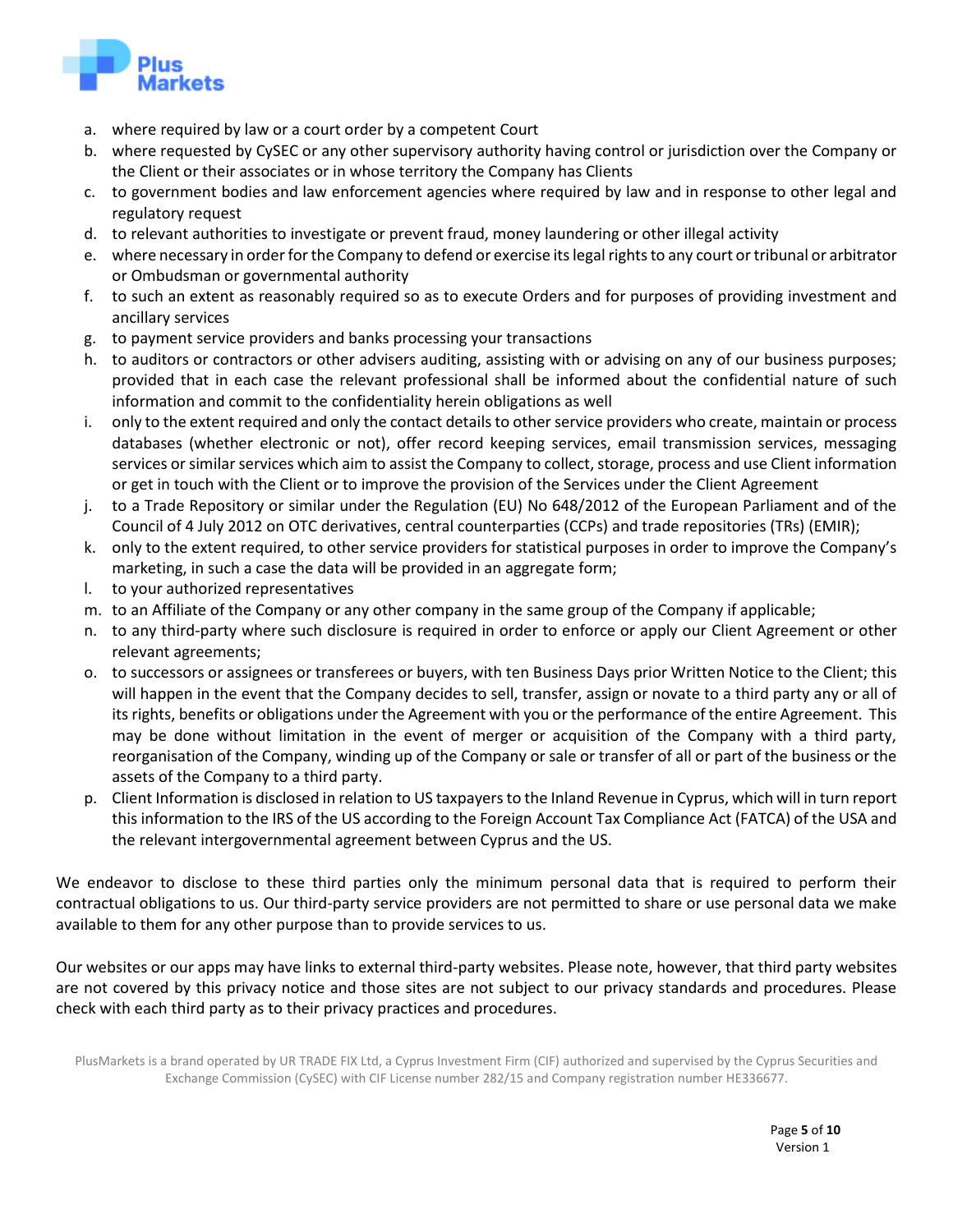

# **International Transfers – Transferring personal data to third parties outside the European Economic Area (the "EEA"):**

The GDPR restricts transfers of personal data outside the EEA, or the protection of the GDPR, unless the rights of the individuals in respect of their personal data is protected and the relevant requirements of the GDPR are satisfied. In particular, transfers of personal data may be based on a decision issued by the European Commission which determines whether a country outside the European Union offers an adequate level of data protection (the "adequacy decision").

In the absence of an adequacy decision, we may transfer personal data to a third country or international organization, only where we have provided "appropriate safeguards" and that enforceable rights and legal remedies for individuals are available. These appropriate safeguards ensure that both we and the receiver of the personal data are legally required to protect individuals' rights. These safeguards include the following:

- a. A legally binding and enforceable instrument between public authorities or bodies;
- b. Binding corporate rules;
- c. Standard data protection clauses adopted by the European Commission;
- d. Standard data protection clauses adopted by a supervisory authority and approved by the European Commission;
- e. An approved code of conduct with binding and enforceable commitments of the receiver outside of the EEA;
- f. Certification under an approved certification mechanism together with binding and enforceable commitments of the receiver outside of the EEA.

In the absence of an adequacy decision or of any appropriate safeguards, the international transfer can take place only if it is covered by one (1) of the exceptions set out in Article 49 of the GDPR.

During the course of our business relationship, we may be required to transfer and/or transmit and/or disclose your personal data to third parties situated outside the EEA. Under such circumstances, we will take all appropriate measures in order to ensure that transfers outside of the EEA will comply with all the applicable requirements of the GDPR.

# **F. YOUR RIGHTS**

Your rights under GDPR are listed below. However, please note that some only apply under specific circumstances and are qualified in several respects by exemptions in the Data Protection Legislation.

# **i. Right of access:**

You have the right to submit a data subject access request and obtain a confirmation as to whether or not personal data concerning you are being processed. Where this is the case, you have the right to request access to your personal data and the following information:

- the purpose of the processing;
- the categories of personal data concerned;
- the recipients or categories of recipient we disclose the personal data to;
- where possible, the envisaged period for which the personal data will be stored, or, if not possible, the criteria used to determine that period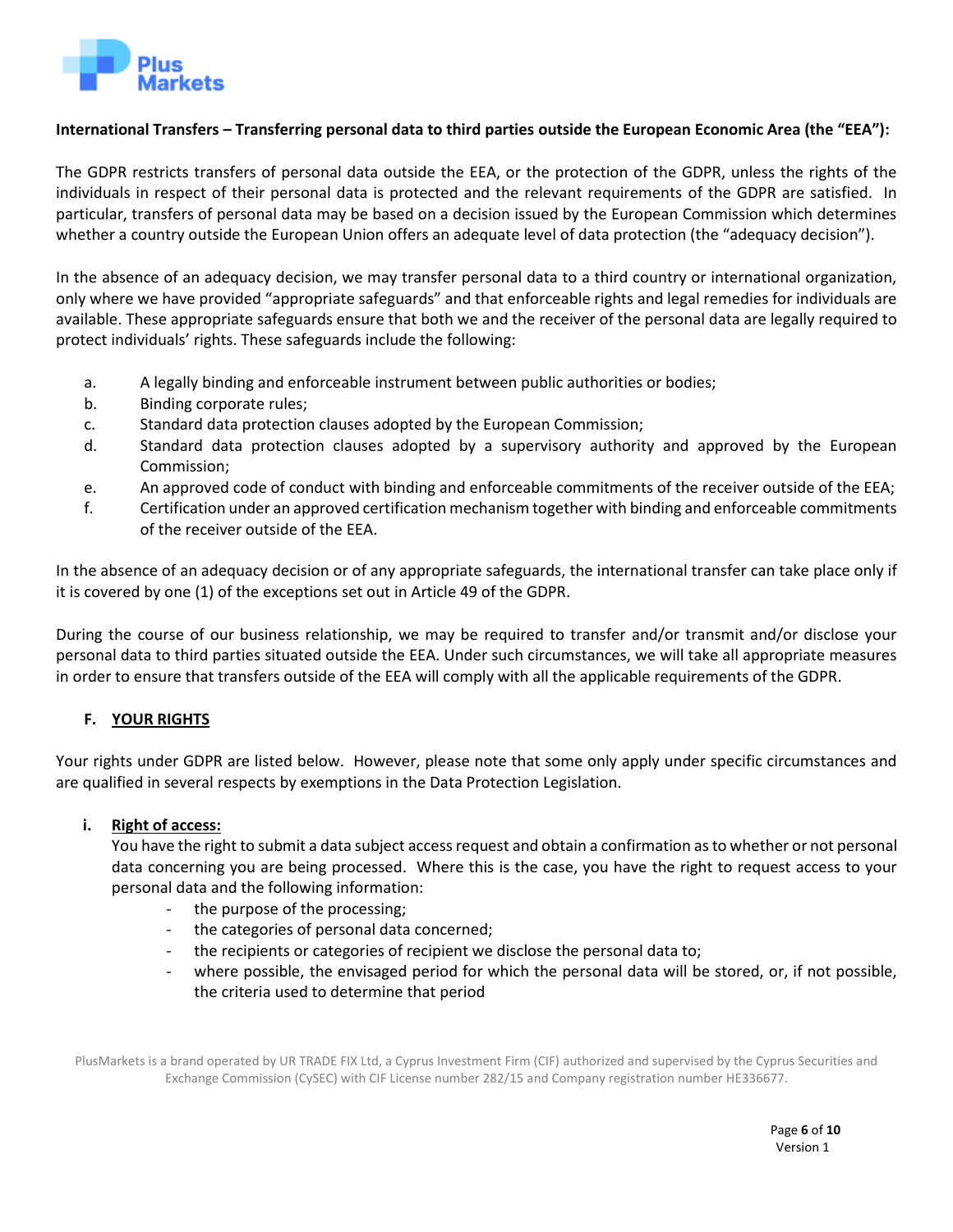

- the existence of your right to request rectification, erasure or restriction or to object to such processing;
- the right to lodge a complaint with the supervisory authority;
- information about the source of the data, where it was not obtained directly from you;
- the existence of automated decision making (including profiling); and
- the safeguards we provide in case we transfer personal data to a third country or international organization.

# **ii. Right to rectification/Correction of personal data:**

You can request from us to update/rectify any personal data that we are processing about you, which is incorrect or to have incomplete personal data completed. We will act within one (1) calendar month of request. We will independently verify your identity before any information is changed, as set out above.

#### **iii. Right for erasure / to be forgotten:**

You can request from us to erase your personal data where there is no compelling reason to continue processing. We will be obliged to erase your personal data without undue delay where one of the following grounds applies:

- your personal data is no longer necessary for the purposes for which they were collected or otherwise processed;
- you withdraw your consent on which the processing is based (i.e. the legal basis of the processing activity concerned is "consent") and there is no other legal ground for the processing;
- you exercise your right to object and there are no overriding legitimate grounds for the processing in accordance with the requirements of the GDPR;
- the personal data have been unlawfully processed;
- the personal data have to be erased for compliance with a legal obligation in Union or Member State law to which we are subject; or
- where the personal data have been collected in relation to the offer of information society services rendered to in Article 8(1) of the GDPR.

However, kindly bear in mind that this right only applies in certain circumstances and it is not absolute right. For instance, we may be required to retain your personal data where processing is necessary for exercising the right of freedom of expression and information and/or for compliance with our legal and/or regulatory obligations.

# **iv. Right to data portability:**

This right allows you to receive the personal data you have provided to us, in a structured, machine readable format. Moreover, it enables you to request us to transfer such personal data directly to another controller, where this is technically feasible. However, please bear in mind that certain conditions shall be satisfied in order for this right to be applied (e.g. the lawful basis for processing such information shall be consent or the performance of a contract).

# **v. Right to restrict processing of personal data:**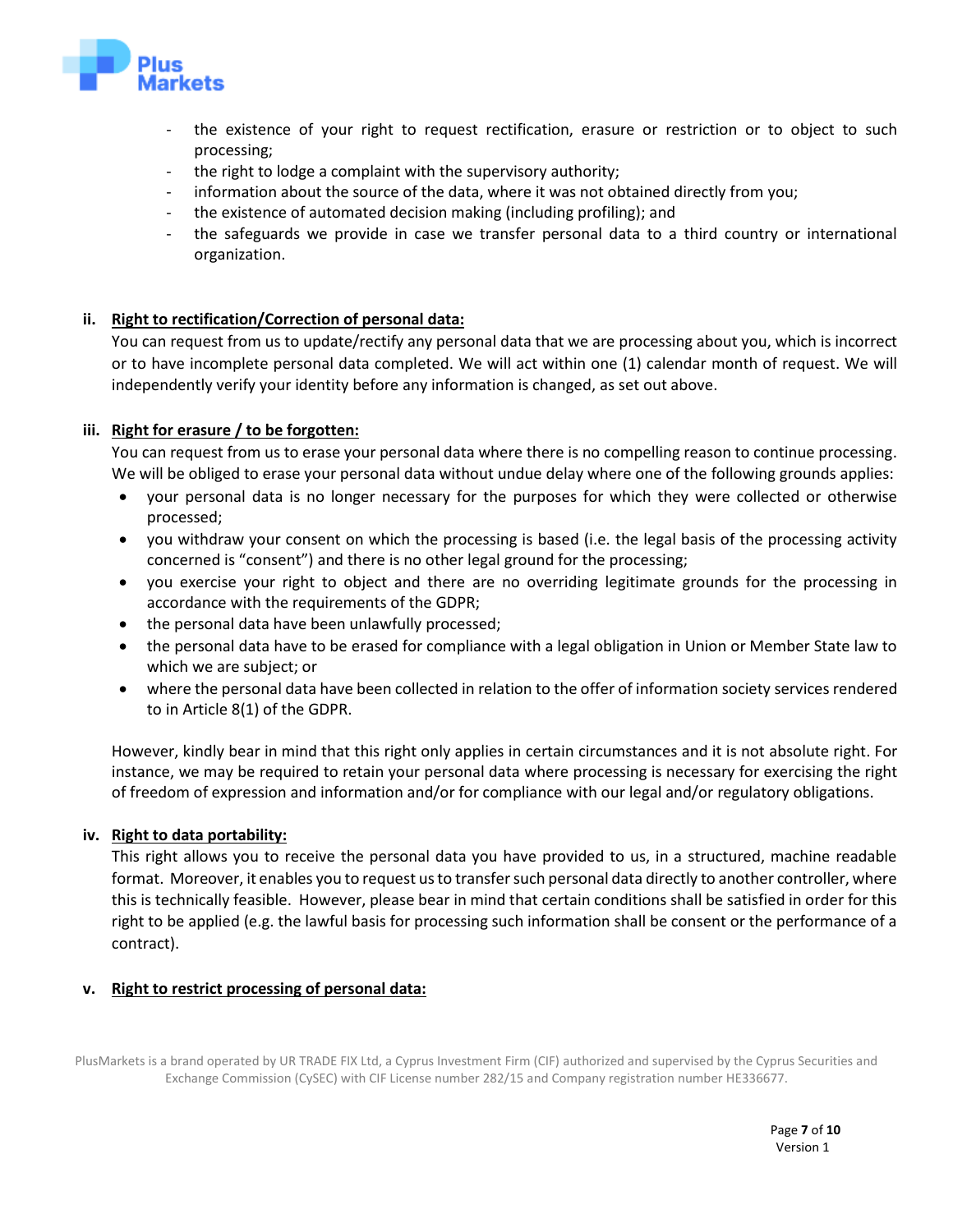

You have the right in certain circumstances to request that we suspend our processing of your personal data. This means that you can limit the way we use and/or otherwise process your personal data. However, this right is not absolute. In particular, we are required to restrict the processing where one of the following applies:

- you contest the accuracy of your personal data for a period enabling us to verify the accuracy of such data;
- the data has been unlawfully processed and you oppose erasure and request restriction of their use instead;
- we no longer need your personal data for the purposes of the processing, but you need us to keep them in order to establish, exercise or defend a legal claim; or
- you have objected to processing your personal data (i.e. exercised the right to object in accordance with Article 21(1) of the GDPR) and we are considering whether our legitimate grounds override those of the individual.

Where we suspend our processing of your personal data, we will still be permitted to store your personal data, but any other processing of this information will require your consent, subject to certain exemptions. Where we have restricted the processing in accordance with your relevant request, we will inform you before the restriction of processing is lifted.

# **vi. Right to object the processing of personal data:**

You have the right to object the use of your personal data which is processed on the basis of our legitimate interests. However, this right is not absolute. We may continue to process your personal data, despite your objection, where there are compelling legitimate grounds to do so which override your interests, rights and freedoms, or we need to process your personal data for the establishment, exercise and/or defence of legal claims. Where personal data are processed for direct marketing purposes, you shall have the absolute right to object at any time to processing of your personal data for such marketing purposes.

# **vii. Rights relating to automated decision making and profiling:**

You have the right not to be subject to a decision which is based solely on automated processing (without human involvement) where that decision produces a legal effect or otherwise significantly affects you. Such right means that you can request that we involve one (1) of our employees or representatives in the decision-making process. We are satisfied that we do not make automated decisions of this nature.

Information under such requests will be provided within one (1) calendar month of the request, unless the request is complex, in which case we may notify you that an extension of up to two (2) calendar months is necessary. No fee will be charged for the first request, but a reasonable fee to cover administrative cost of providing further copies will be charged. If the request is unfounded or excessive, in particular because of its repetitive character (this will be decided on a caseby-case basis) the Company has the right to refuse the request or charge a reasonable fee to deal with the request. In case we refuse to comply with your request, we will inform you without undue delay and within one (1) month of the request, about:

- the reasons for not taking action;
- your right to make a complaint to the supervisory authority; and
- your ability to seek to enforce your right through a judicial remedy.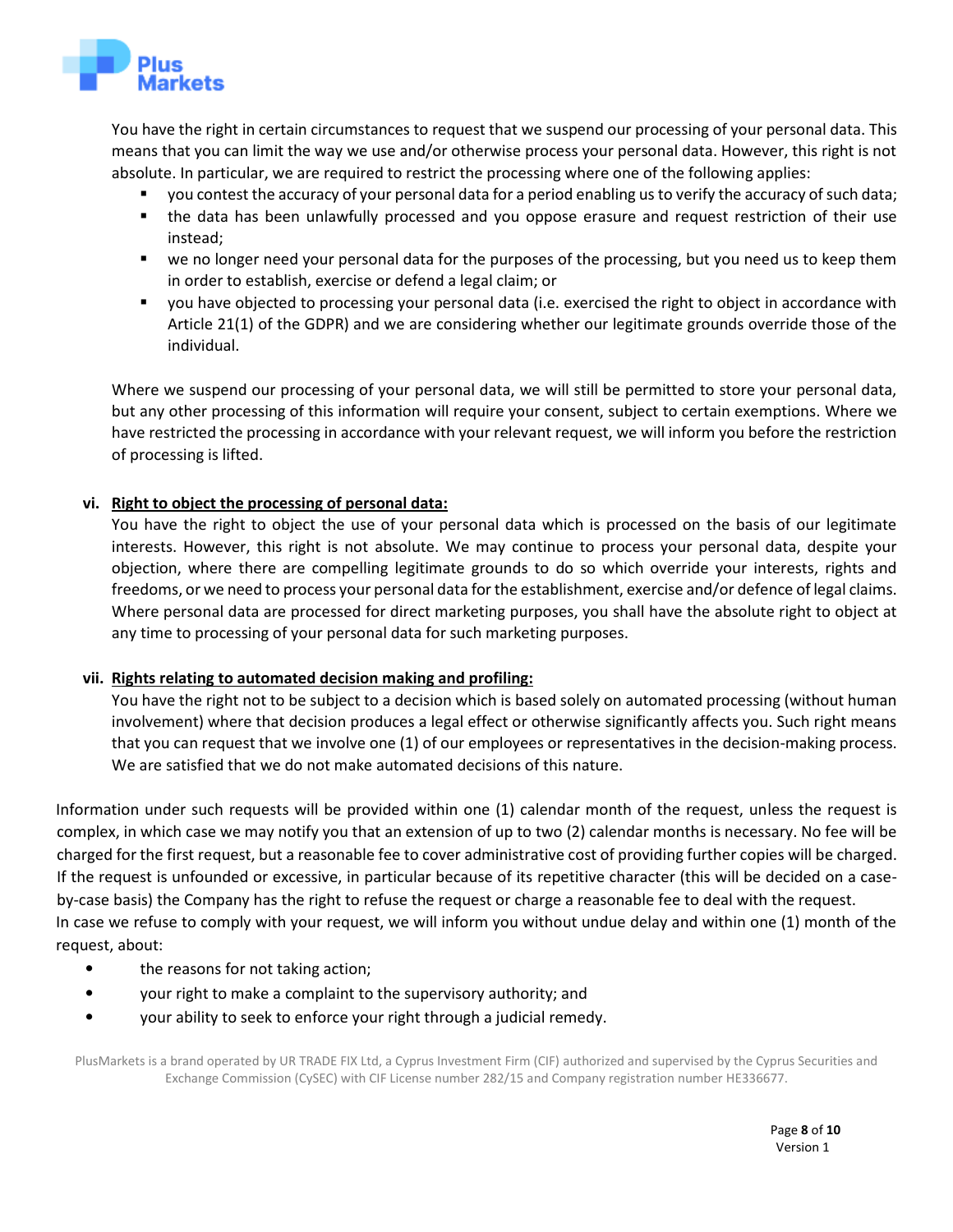

# **G. AUTOMATED DECISION MAKING:**

In order to perform the contract between us as required the applicable laws and regulations, in order to provide investment services to you, it is required to assess, amongst others, your knowledge and experience, your financial situation and investment objectives.

We will fulfil the above obligation through the following tools:

**Appropriateness Test**: it takes place when you open an account as client of the Company. Hence, we need to check and ensure that you are suitable for the provision of the Company's services and products by taking an appropriateness test in regards to your knowledge, financial background and experience in financial services. Based on the scoring you receive, you will be informed whether you are eligible to receive our services and become our Client. The reason for assessing your appropriateness is to enable the Company to offer to you services suitable to you and act in the client's best interests.

The scorings above are monitored by the Compliance department of the Company. During these processes, the Company takes all the technical and operational measures to correct inaccuracies and minimize the risk of errors, to prevent any discrimination and to secure personal data of the client.

# **H. DATA RETENTION**

We will retain your personal information for as long as necessary to provide our services, and as necessary to comply with our legal obligations, resolve disputes, and enforce our policies. Retention periods will be determined taking into account the type of information that is collected and the purpose for which it is collected, bearing in mind the requirements applicable to the situation and the need to destroy outdated, unused information at the earliest reasonable time. We will keep records containing client personal data, trading information, account opening documents, communications and anything else for at least 5 years and up to 7 years (where it is requested by CySEC) from the end of our business relationship, as required by the Investment Services and Activities and Regulated Markets Law of 2017, the Prevention and Suppression of Money Laundering and Terrorist Financing Laws of 2007-2019.

For more information on the retention period of a document or information, please contact us at [support@plusmarkets.eu.](mailto:support@plusmarkets.eu)

# **I. USE OF "COOKIES"**

Our website, www.plusmarkets.eu, web portal, and application form, use cookies to distinguish you from other users of our website. This helps us to provide you with a better experience when you navigate around our website and allows us to improve our site. A cookie is a small file of letters and numbers that we store on your browser or the hard drive of your computer if you have enabled the relevant function on your browser for accepting cookies. Note that disabling cookies may result in restrictions when using our website and you may not be able to access some parts of this website. We use the following cookies: